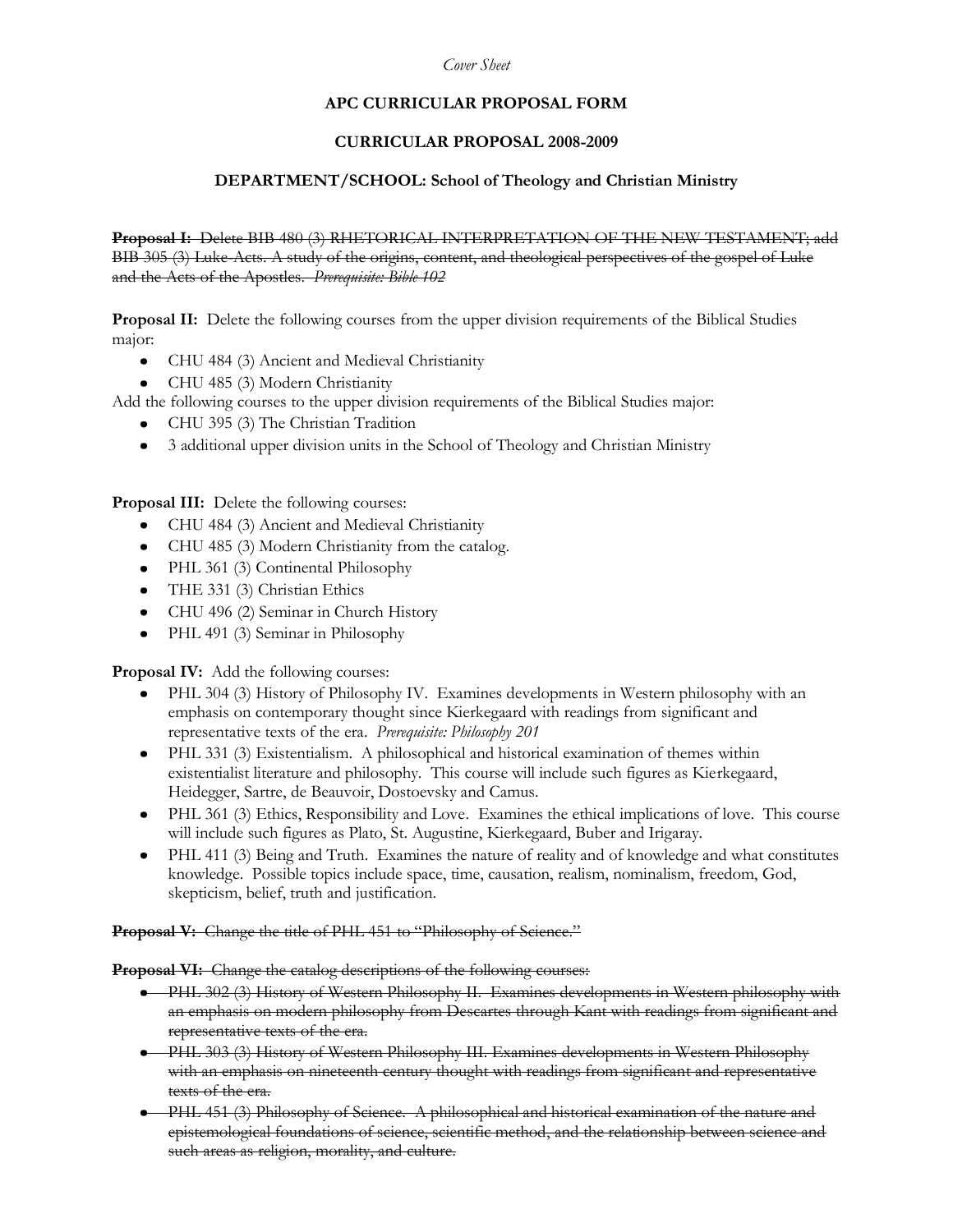Proposal VII: add one unit to PHL 277 Logic (currently 2 units)

Total course additions: Four courses Total course deletions: Six courses Total unit additions: 12 Total unit deletions: 17 Staffing increase/decrease: 0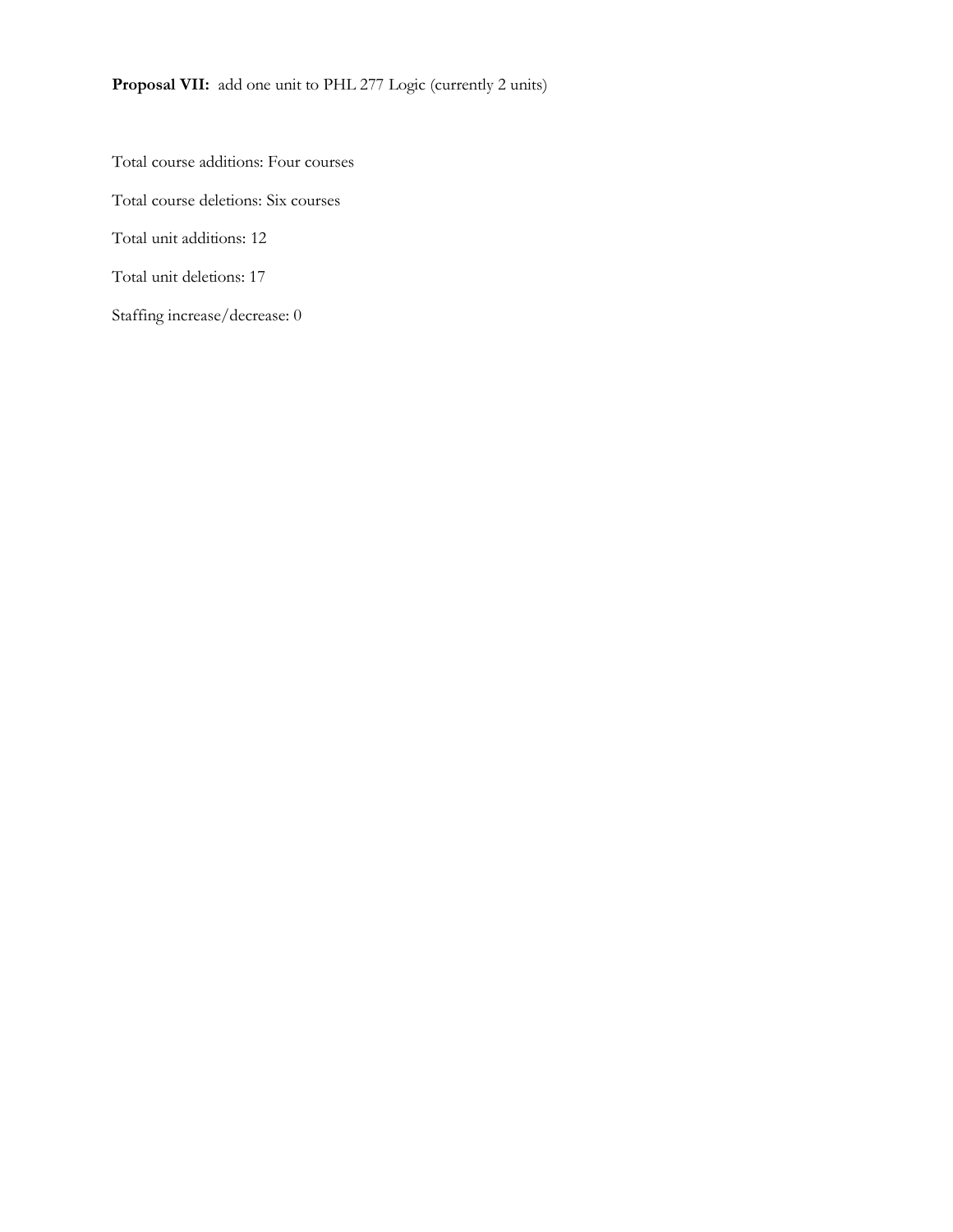#### **PROPOSAL I:**

**Delete BIB 480 (3) Rhetorical Interpretation of the New Testament; add BIB 305 (3) Luke-Acts. A study of the origins, content, and theological perspectives of the gospel of Luke and the Acts of the Apostles. Prerequisite: Bible 102**

- 1. STCM completed its last program review several years ago. Since then, we have experienced several changes in departmental personnel. This experience has brought to our attention the fact that our curriculum is, at several points, out of conformity with curricula generally accepted in the respective fields of scholarship. In particular, the proposed course (BIB 305 Luke-Acts), which focuses on a portion of the New Testament, fits the field better than the current BIB 480 (Rhetorical Interpretation of the New Testament), which focuses on a particular and somewhat narrow methodology.
- 2. This proposal will have no effect on any other academic department.
- 3. Current and anticipated library and media resources will be sufficient for the proposed course.
- 4. STCM faculty are satisfied that the proposed course conforms to PLNU's and STCM's mission.
- 5. To the extent that this proposal will have an effect on enrollments, the effect will be positive.
- 6. This proposal will have no effect on departmental staffing.
- 7. This proposal will have no effect on the size of the major.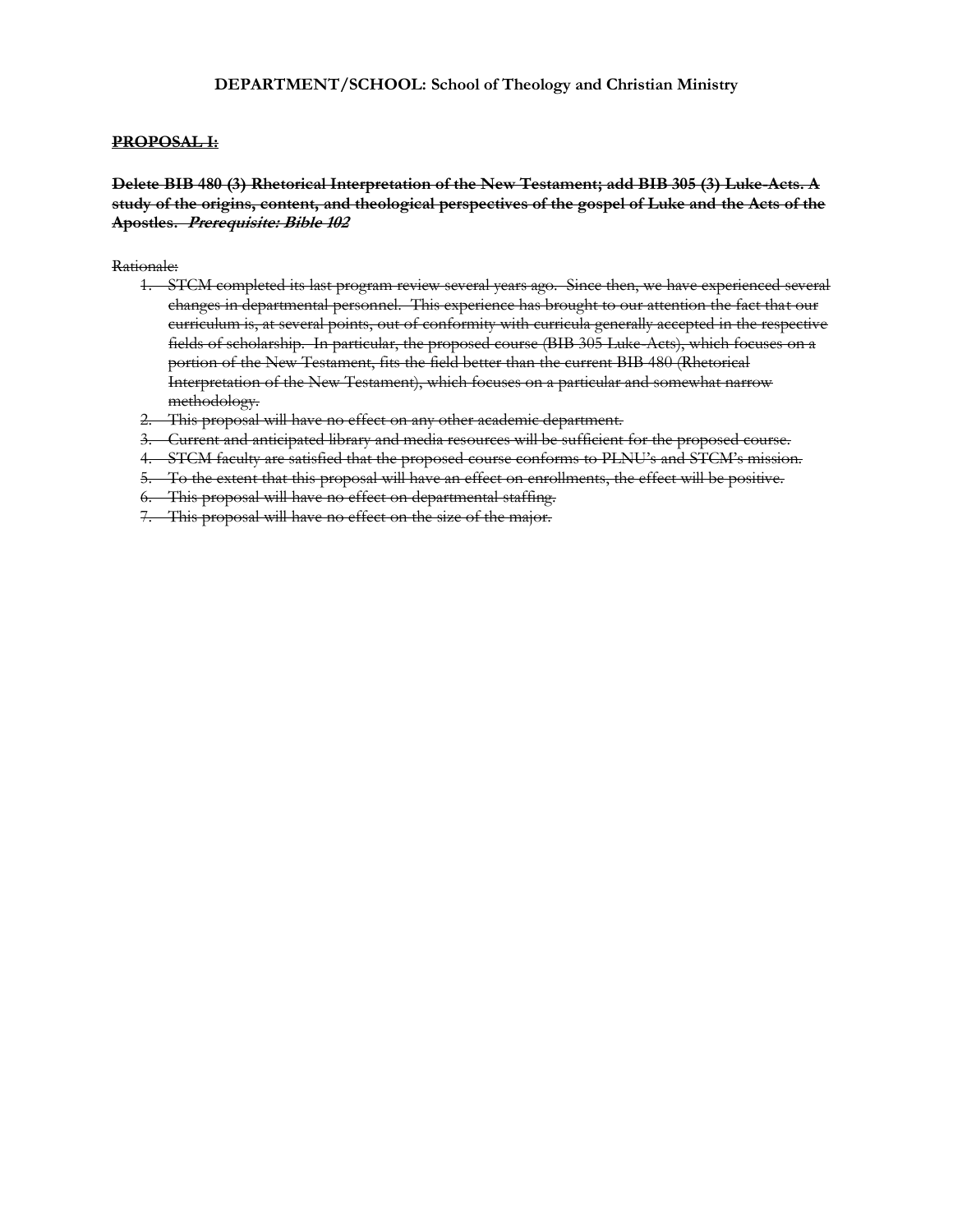# **PROPOSAL II:**

**Delete the following courses from the upper division requirements of the Biblical Studies major:** 

- CHU 484 (3) Ancient and Medieval Christianity
- CHU 485 (3) Modern Christianity

Add the following courses to the upper division requirements of the Biblical Studies major:

- CHU 395 (3) The Christian Tradition
- Three additional upper division units in the School of Theology and Christian Ministry  $\bullet$

- 1. STCM completed its last program review several years ago. Since then, we have experienced several changes in departmental personnel. In particular, the professor who taught our church history courses retired and there are no plans to hire another historian. In view of this, we propose to delete the church history courses (see proposal III) from the catalog.
- 2. This proposal will have no effect on any other academic department.
- 3. Current and anticipated library and media resources will be sufficient for the proposed substitutions.
- 4. STCM faculty are satisfied that the proposed substitutions conform to PLNU's and STCM's mission.
- 5. This proposal will have no effect on enrollments.
- 6. This proposal will have no effect on departmental staffing.
- 7. This proposal will have no effect on the size of the major.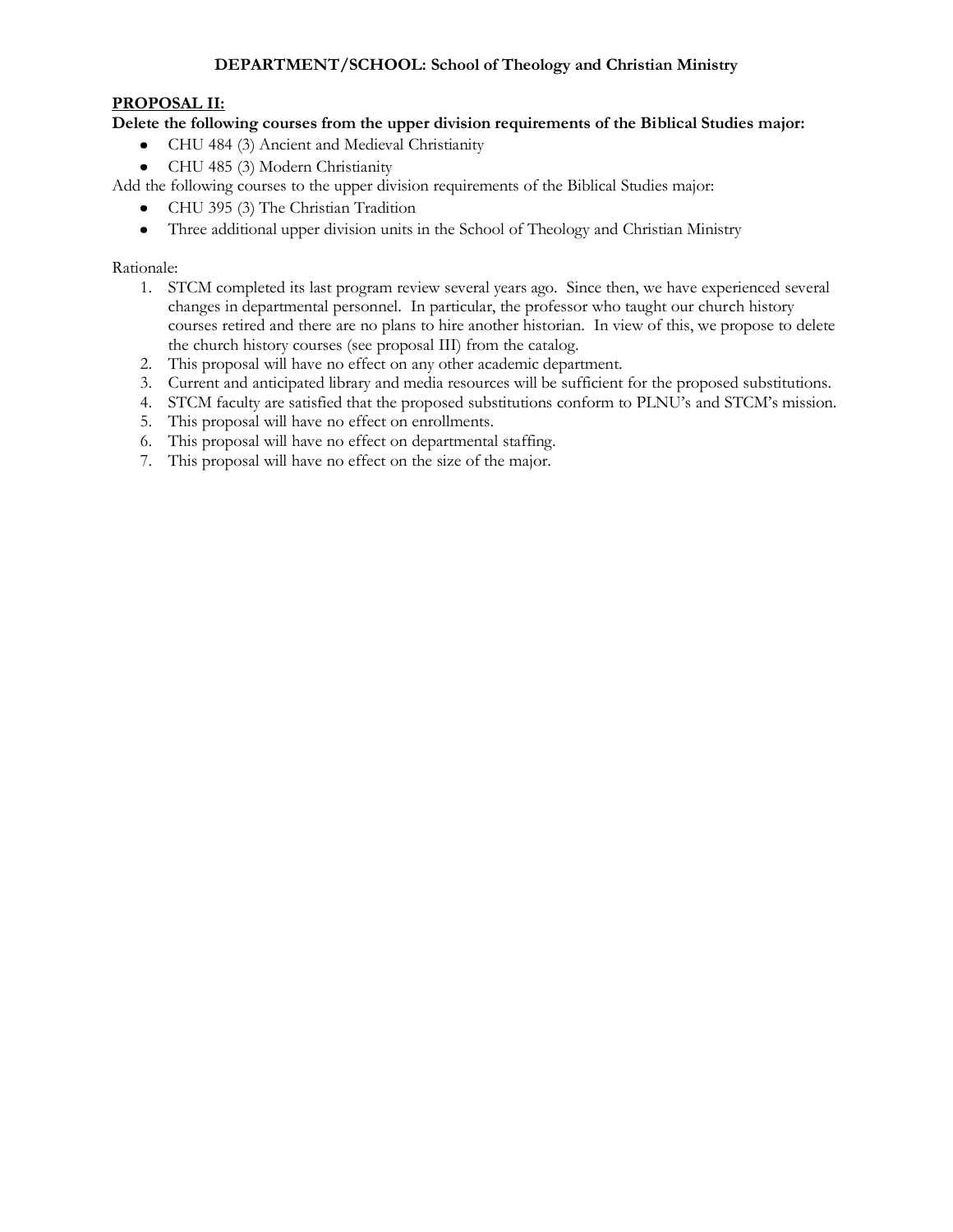# **PROPOSAL III:**

# **Delete the following courses:**

- $\bullet$ CHU 484 (3) Ancient and Medieval Christianity
- CHU 485 (3) Modern Christianity
- PHL 361 (3) Continental Philosophy
- $\bullet$ THE 331 (3) Christian Ethics
- CHU 496 (2) Seminar in Church History
- PHL 491 (3) Seminar in Philosophy

- 1. STCM completed its last program review several years ago. Since then, we have experienced several changes in departmental personnel. This proposal in conjunction with proposals IV-VI initiates curricular improvements made in light of recent assessment data, a review of student outcomes for the various programs in philosophy, and will bring STCM's curriculum into agreement with and capitalize on current departmental personnel.
- 2. This proposal will have no effect on any other academic department.
- 3. Effect on library and media resources: N/A
- 4. STCM faculty are satisfied that the proposal, in conjunction with proposals IV-VI, conforms to PLNU's and STCM's mission.
- 5. This proposal, in conjunction with proposals IV-VI, will have no net effect on enrollments.
- 6. This proposal will have no effect on departmental staffing.
- 7. This proposal will have no effect on the size of the major.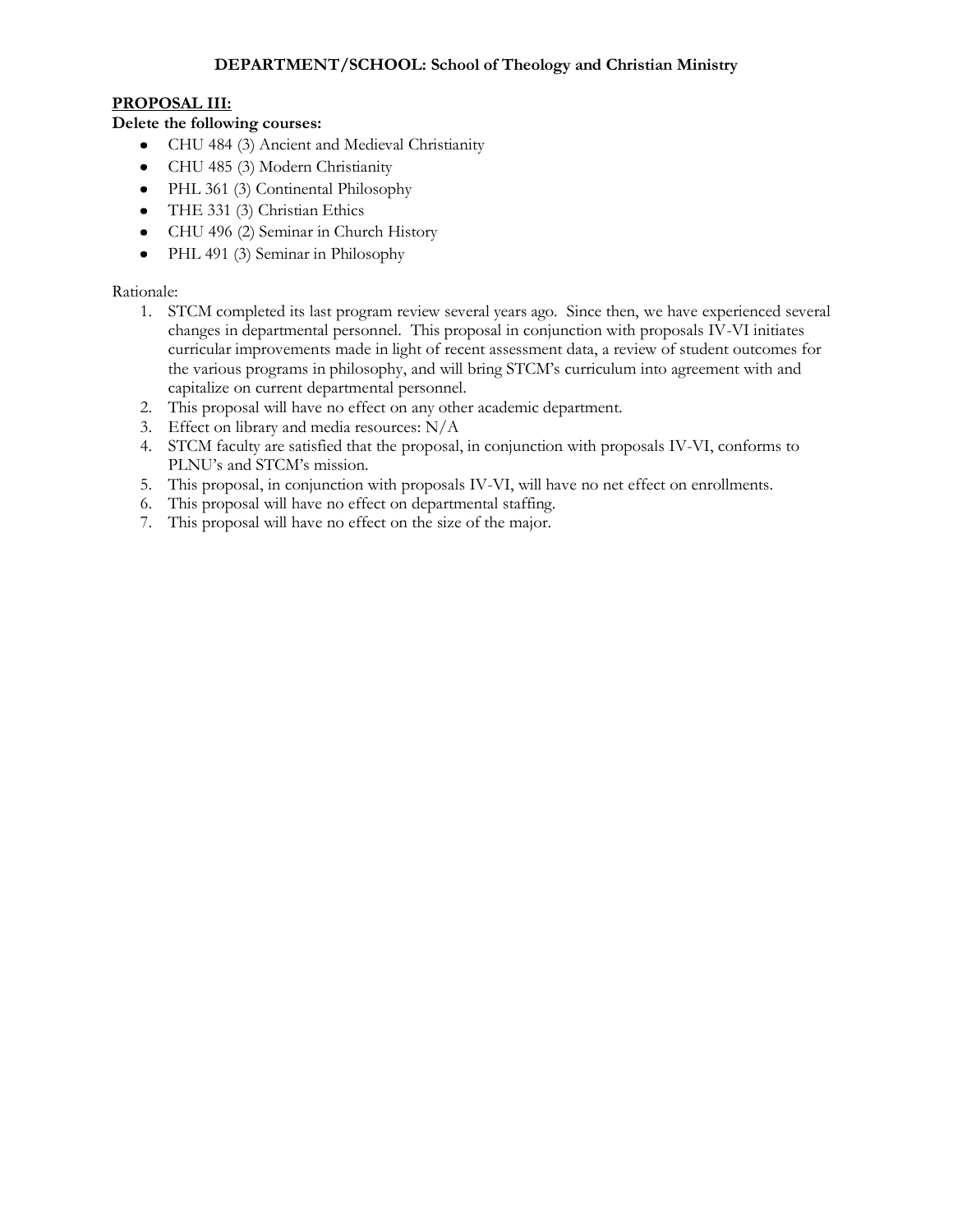# **PROPOSAL IV:**

# **Add the following courses:**

- PHL 304 (3) History of Philosophy IV. Examines developments in Western philosophy with an emphasis on contemporary thought since Kierkegaard with readings from significant and representative texts of the era. *Prerequisite: Philosophy 201*
- PHL 331 (3) Existentialism. A philosophical and historical examination of themes within existentialist literature and philosophy. This course will include such figures as Kierkegaard, Heidegger, Sartre, de Beauvoir, Dostoevsky and Camus.
- PHL 361 (3) Ethics, Responsibility and Love. Examines the ethical implications of love. This course will include such figures as Plato, St. Augustine, Kierkegaard, Buber and Irigaray.
- PHL 411 (3) Being and Truth. Examines the nature of reality and of knowledge and what constitutes knowledge. Possible topics include space, time, causation, realism, nominalism, freedom, God, skepticism, belief, truth and justification.

- 1. STCM completed its last program review several years ago. Since then, we have experienced several changes in departmental personnel. This experience has brought to our attention the fact that our curriculum is, at several points, out of conformity with curricula generally accepted in the respective fields of scholarship. In addition, recent assessment data from the philosophy major evidences a need for emphasis on the history of philosophy from the 17<sup>th</sup> through the 19<sup>th</sup> centuries. Moreover, these additions to the philosophy curriculum are instrumental in meeting student outcomes for the programs in that subject area. Finally, these are courses that are typically found in philosophy curricula at similar institutions and will benefit students across disciplines allowing for the vitalization of philosophical discourse for students who might not otherwise be drawn to the philosophy curriculum as well as those major students in these courses. This proposal, in conjunction with proposals III, V and VI, will cause STCM's curriculum to reflect current departmental strengths, address programmatic needs evidenced through assessment, and allow student outcomes to be met through the various philosophy programs.
- 2. This proposal will have no effect on any other academic department.
- 3. Current and anticipated library and media resources will be sufficient for the proposed courses.
- 4. STCM faculty are satisfied that the proposed courses conform to PLNU's and STCM's mission.
- 5. To the extent that this proposal will have an effect on enrollments, the effect will be positive.
- 6. This proposal will have no effect on departmental staffing.
- 7. This proposal will have no effect on the size of the major.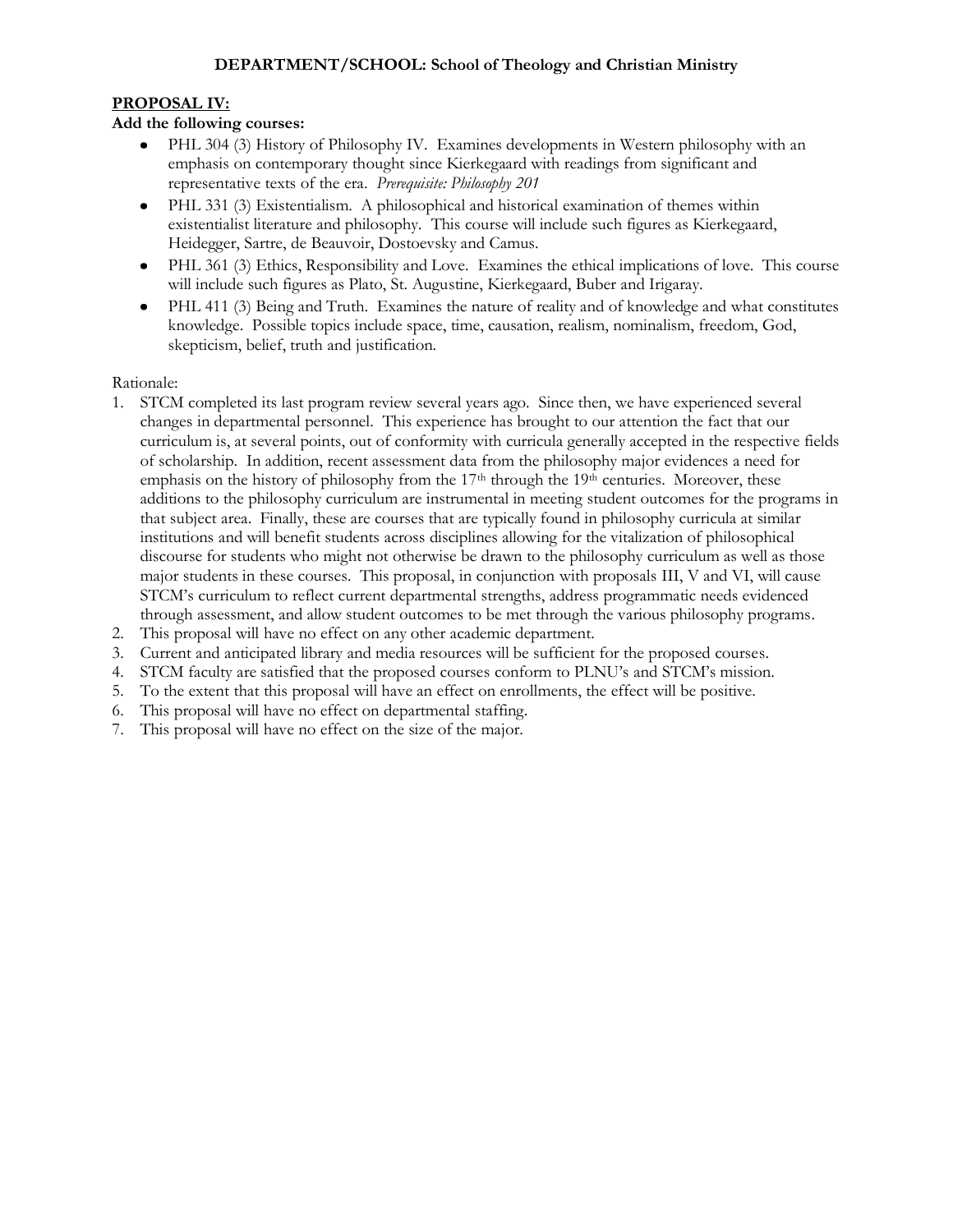#### PROPOSAL V: Change the title of PHL 451 to "Philosophy of Science."

- 1. STCM completed its last program review several years ago. Since then, we have experienced changes in departmental personnel that allows for a broader focus on the intersection of philosophy and science in a course that was originally focused more narrowly on the intersection of religion and science. This proposal, in conjunction with proposals III, V and VI, will cause STCM's curriculum to reflect current departmental strengths.
- 2. This proposal will have no effect on any other academic department.
- 3. Current and anticipated library and media resources will be sufficient for the proposed change.
- 4. STCM faculty are satisfied that the proposed change conforms to PLNU's and STCM's mission.
- 5. To the extent that this proposal will have an effect on enrollments, the effect will be positive.
- 6. This proposal will have no effect on departmental staffing.
- 7. This proposal will have no effect on the size of the major.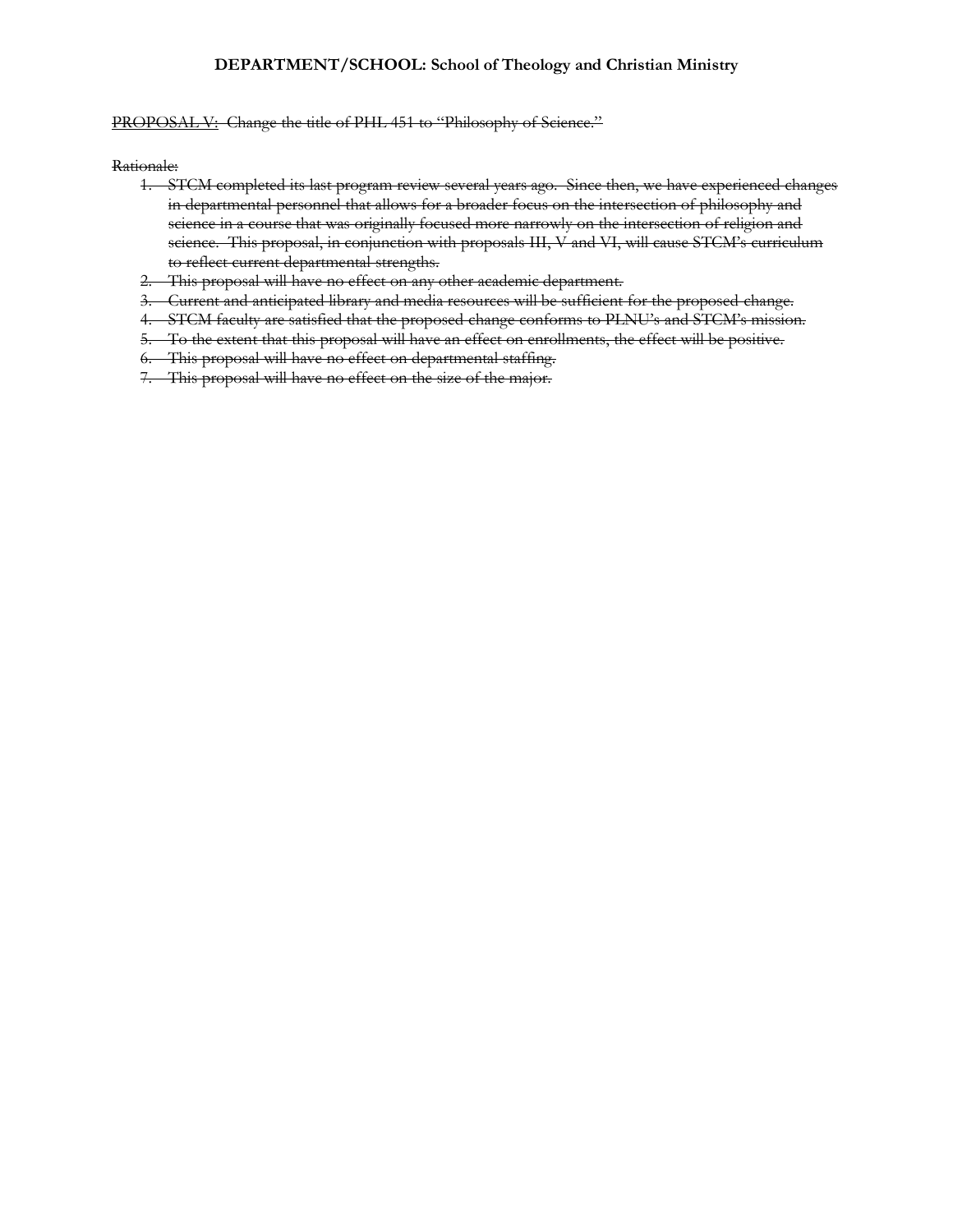#### **PROPOSAL VI:**

Change the catalog descriptions of the following courses:

- PHL 302 (3) History of Western Philosophy II. Examines developments in Western philosophy with an emphasis on modern philosophy from Descartes through Kant with readings from significant and representative texts of the era.
- PHL 303 (3) History of Western Philosophy III. Examines developments in Western Philosophy with an emphasis on nineteenth century thought with readings from significant and representative texts of the era.
- PHL 451 (3) Philosophy of Science. A philosophical and historical examination of the nature and epistemological foundations of science, scientific method, and the relationship between science and such areas as religion, morality, and culture.

- 1. STCM completed its last program review several years ago. Since then, we have experienced several changes in departmental personnel. This experience has brought to our attention the fact that our curriculum is, at several points, out of conformity with curricula generally accepted in the respective fields of scholarship. In addition, recent assessment data from the philosophy major evidences a need for emphasis on the history of philosophy from the 17<sup>th</sup> through the 19<sup>th</sup> centuries. Moreover, these additions to the philosophy curriculum are instrumental in meeting student outcomes for the programs in that subject area. Finally, these are courses that are typically found in philosophy curricula at similar institutions and will benefit students across disciplines allowing for the vitalization of philosophical discourse for students who might not otherwise be drawn to the philosophy curriculum as well as those major students in these courses. This proposal, in conjunction with proposals III, V and VI, will bring STCM's curriculum into agreement with generally accepted philosophy curricula, cause STCM's curriculum to reflect current departmental strengths, address programmatic needs evidenced through assessment, and allow student outcomes to be met through the various philosophy programs.
- 2. This proposal will have no effect on any other academic department.
- 3. Current and anticipated library and media resources will be sufficient for the proposed changes.
- 4. STCM faculty are satisfied that the proposed changes conform to PLNU's and STCM's mission.
- 5. To the extent that this proposal will have an effect on enrollments, the effect will be positive.
- 6. This proposal will have no effect on departmental staffing.
- 7. This proposal will have no effect on the size of the major.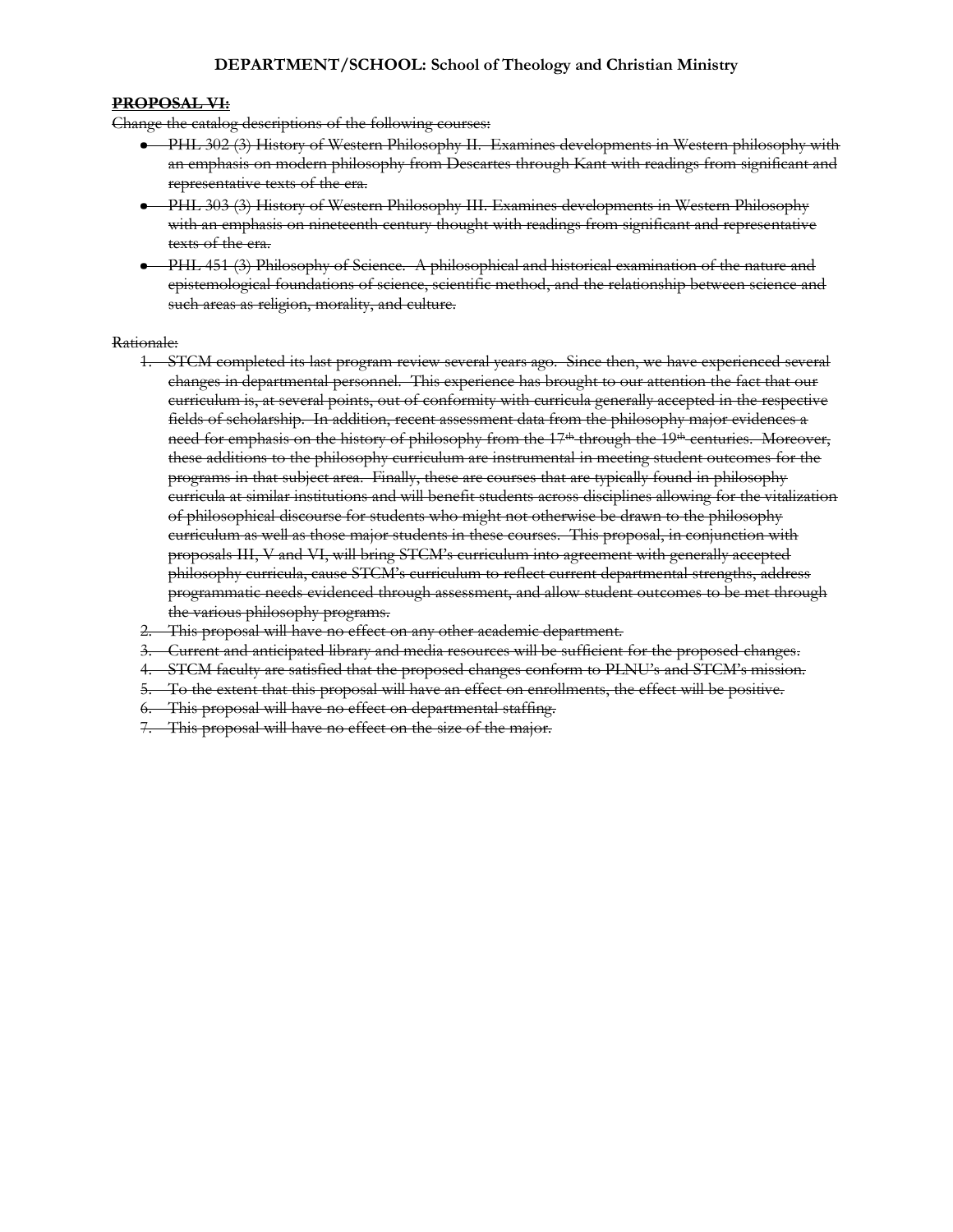# **PROPOSAL VII: Add one unit to PHL 277 Logic (currently 2 units)**

- 1. This proposal brings uniformity to the philosophy curriculum, every other course in which carries three units of credit. Moreover, student objectives for the philosophy program, as well as the topic itself, justify the additional unit.
- 2. This proposal will have no effect on any other academic department.
- 3. Current and anticipated library and media resources will be sufficient for the proposed change.
- 4. STCM faculty are satisfied that the proposed change conforms to PLNU's and STCM's mission.
- 5. This proposal will have no effect on enrollments.
- 6. This proposal will have no effect on departmental staffing, since in the current schedule the professor teaching PHL 277 (which is offered every other year) teaches 23 units. The proposal adds a unit to the teaching schedule without adding to staffing, since with the proposal, the professor teaching PHL 277 will now teach 24 units in the year in which he or she teaches this course.
- 7. This proposal will increase the size of the major by one unit.